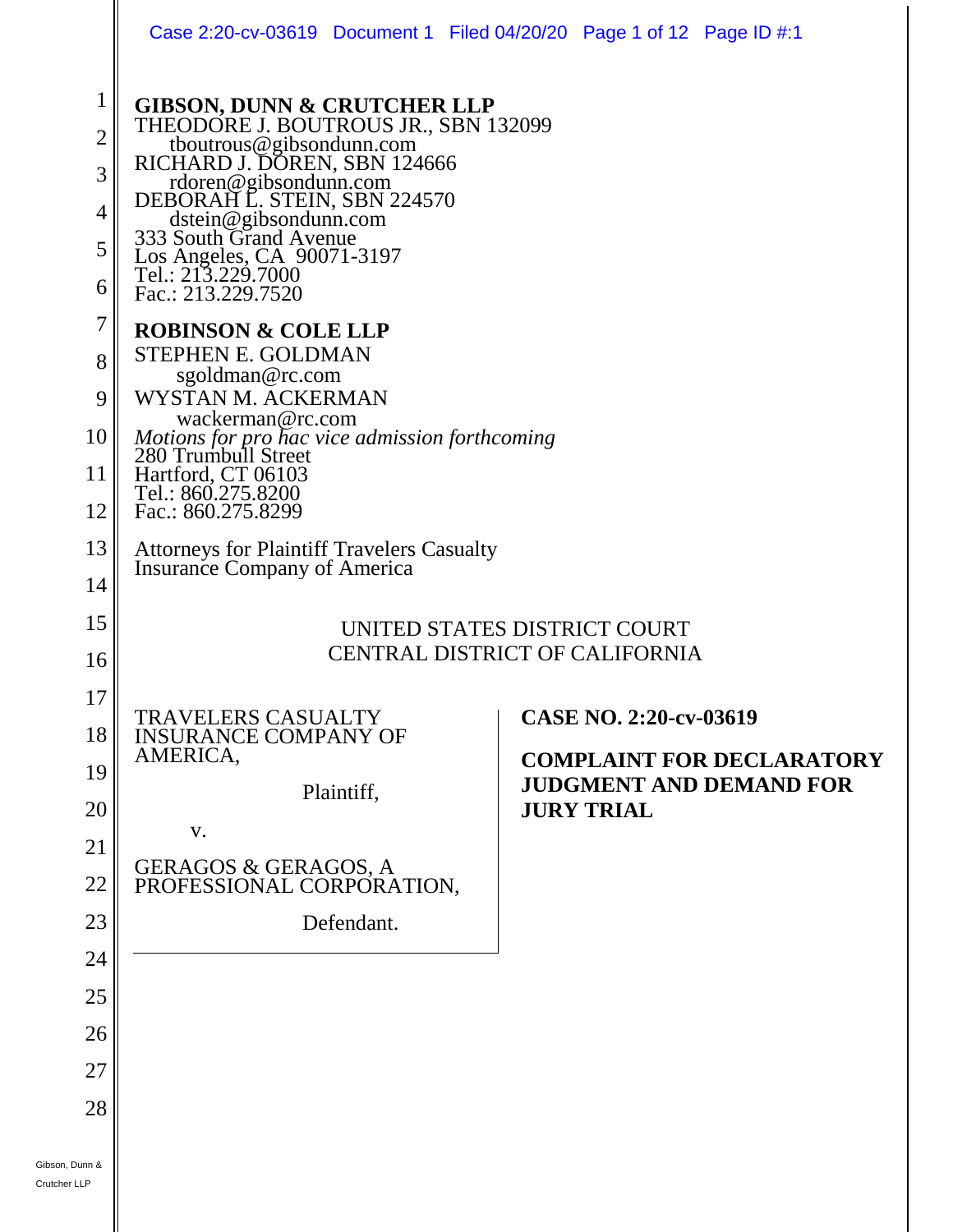Plaintiff Travelers Casualty Insurance Company of America ("Travelers") alleges as follows:

#### **Nature of the Action**

1. Travelers brings this action for a declaratory judgment under two business owners insurance policies that Travelers issued to Defendant Geragos & Geragos, A Professional Corporation ("G&G") (the "Policies"). Travelers seeks a declaration that it has no obligation under the Policies for G&G's claimed losses of business income related to the worldwide pandemic caused by the virus SARS-CoV-2 (the "COVID-19 Pandemic"). Certified copies of the Policies are attached as Exhibits A and B hereto.

2. Travelers understands that the COVID-19 Pandemic has affected the public and the vast majority of businesses throughout the country (and world) in unprecedented ways. But these challenging and unfortunate circumstances do not create insurance coverage for losses that fall outside the terms of a policyholder's insurance contract.

3. Here, G&G claims that it lost revenues because of stay-at-home orders and court closures. While Travelers is taking many steps to support its customers during this challenging time, G&G did not purchase insurance for the losses that G&G now claims. Even without reference to their exclusions, the Policies require "direct physical loss or damage" to property, and the presence or suspected presence of a virus does not constitute the requisite "direct physical loss or damage."

4. Moreover, the Policies have very specific exclusions stating that losses resulting from a virus or bacteria, including business income losses, are not covered. Specifically, the Policies exclude coverage for "loss or damage caused by or resulting from any virus, bacterium or other microorganism that induces or is capable of inducing physical distress, illness or disease," and make clear that this exclusion applies to "forms or endorsements that cover business income, extra expense, rental value or action of civil authority." There can be no doubt that the SARS-CoV-2 virus

1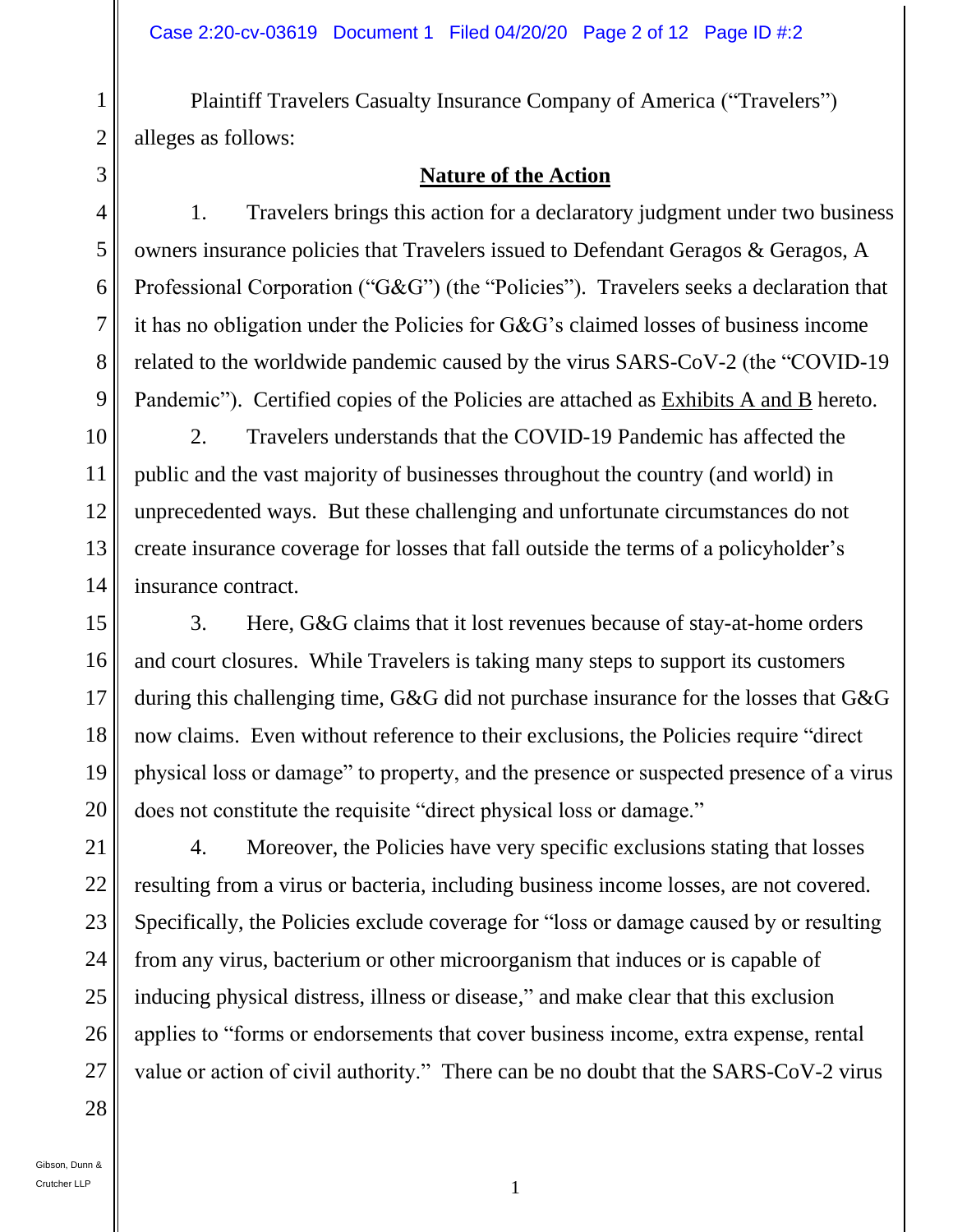is capable of inducing physical distress, illness or disease. Under the plain terms of the Policies, the COVID-19 Pandemic is not a "covered cause of loss."

5. For these and other reasons, the Policies do not afford coverage for G&G's claimed loss of income.

# **Parties**

6. Plaintiff Travelers is a corporation incorporated under the laws of Connecticut with its principal place of business in Hartford, Connecticut.

8 9 7. Defendant G&G is a law firm and professional corporation incorporated under the laws of California with its principal place of business in Los Angeles, California. Its California offices are located at 644 South Figueroa Street, Los Angeles, California 90017, the premises described under one of the Policies. *See* Exhibit A. G&G is registered with the New York State Department of State as a foreign professional corporation, and has offices at West 24th Street, New York, New York, which is the described premises under the second of the Policies. *See* Exhibit B.

# **Jurisdiction and Venue**

8. This Court has subject matter jurisdiction over this action pursuant to 28 U.S.C. § 1332 because the parties are citizens of different states and the amount in controversy exceeds \$75,000, exclusive of interest and costs. Travelers is a citizen of Connecticut, and G&G is a citizen of California. Based on information provided by G&G to Travelers in connection with the underwriting of its policies, G&G has annual revenues in excess of \$3 million and is claiming lost business income (and rent from a tenant) for more than 30 days. This Court has personal jurisdiction over G&G because it is incorporated in California, has its principal place of business in Los Angeles, and the losses of business income claimed by G&G include losses arising out of the suspension or limitation of operations of the Los Angeles office of G&G.

9. Venue is proper in this District pursuant to 28 U.S.C. § 1391(b)(1) and (2) and  $\S 1391(c)(2)$  and (d) because G&G is deemed to reside in this District, where there

1

2

3

4

5

6

7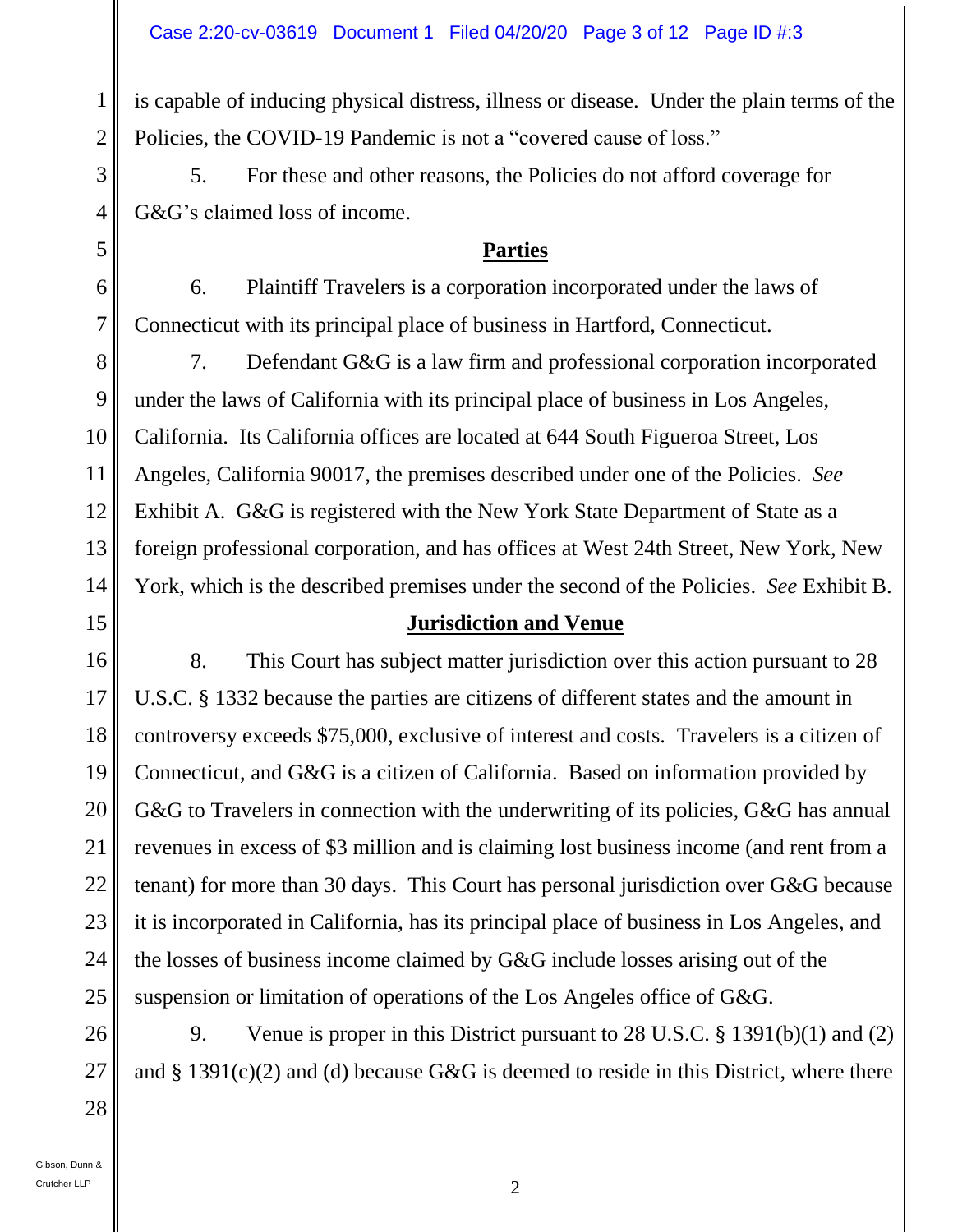is personal jurisdiction over G&G, and a substantial part of the events or omissions giving rise to the claim occurred in this District.

#### **Facts**

10. Travelers issued the Policies to G&G for the policy period of December 16, 2019 to December 16, 2020.

11. In or about late 2019, a novel coronavirus was first identified in Wuhan, China. Scientists have named that virus SARS-CoV-2, and have named the disease caused by that virus COVID-19.

12. SARS-CoV-2 induces or is capable of inducing physical distress, illness or disease, namely COVID-19.

13. On or about April 1, 2020, G&G's insurance broker, Jane Gray, contacted Travelers and reported claims for loss of business income related to the COVID-19 Pandemic. The broker advised that G&G closed its business in light of directives issued by government officials in California and New York (the "Governmental Orders"), and was suffering an ongoing loss of business income as a result of closing its law firm's physical offices. At the same time, the broker advised Travelers that Mark Geragos, the chief executive officer of G&G, was "busy on cases" and difficult to reach.

27 28 14. On or about April 7, 2020, a Travelers claim professional spoke with Mr. Geragos. Mr. Geragos asserted that SARS-CoV-2 purportedly causes physical damage because other countries impacted by the COVID-19 Pandemic have fumigated public spaces, and scientists have found that SARS-CoV-2 is detectable in aerosols and on certain surfaces for particular periods of time. Mr. Geragos further asserted that he was claiming loss of business income due to the Governmental Orders and courts being closed. With respect to the New York office, Mr. Geragos stated that he was claiming loss of rent because G&G also has a tenant in the building. The Travelers claim professional advised Mr. Geragos that a virus is not a covered peril under the Policies.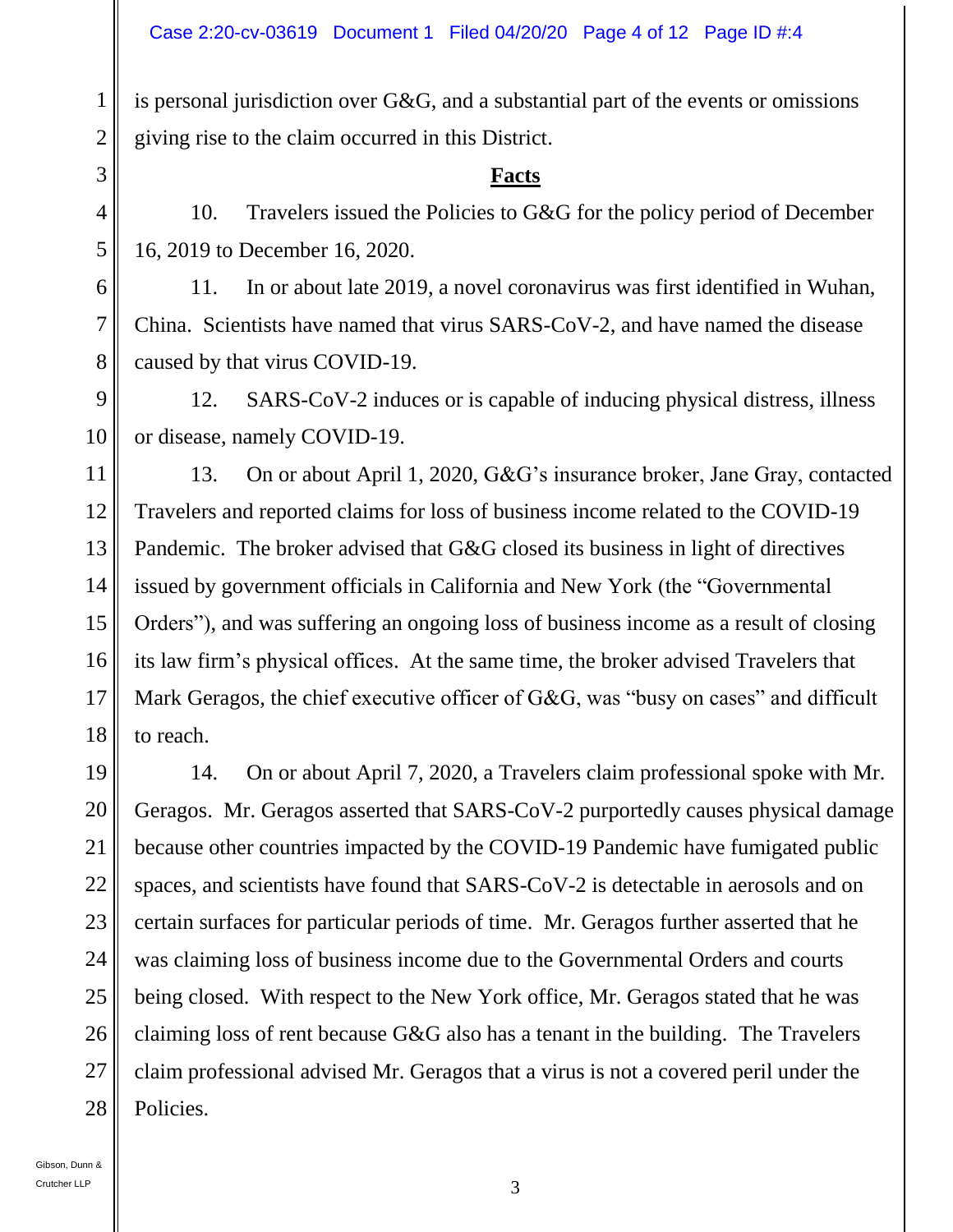15. On April 20, 2020, Travelers informed G&G, by letter, of its coverage determination.

### **Overview of Certain Policy Provisions**

16. The Policies include Business Income coverage, for which the grant of

coverage provides, in relevant part:

- **(2)** We will pay for the actual loss of Business Income you sustain due to the necessary "suspension" of your "operations" during the "period of restoration". The "suspension" must be caused by direct physical loss of or damage to property at the described premises. The loss or damage must be caused by or result from a Covered Cause of Loss. . . . .
- **(3)** With respect to the requirements set forth in Paragraph (2) above, if you rent, lease or occupy only part of the site at which the described premises are located, the described premises means:
	- **(a)** The portion of the building which you rent, lease or occupy; and
	- **(b)** Any area within the building or on the site at which the described premises are located, if that area services, or is used to gain access to, the described premises.

#### 17 (Ex. A at 78-79 (underscore added); Ex. B at 278-79 (same).) The Policies define the

- 18 term "suspension" as "a. The partial or complete cessation of your business activities;
- 19 or b. That a part or all of the described premises is rendered untenantable." (Ex. A at
- 20 115; Ex. B at 315.) The Policies define the term "operations" as "your business

21 activities occurring at the described premises and the tenantability of the described

17. The Policies include Civil Authority coverage, for which the grant of

22 premises." (*Id.*)

23

24

25

26

27

28

1

2

3

4

5

6

7

8

9

10

11

12

13

14

15

16

coverage provides, in pertinent part, as follows:

# **g. Civil Authority**

**(1)** When the Declarations show that you have coverage for Business Income and Extra Expense, you may extend that insurance to apply to the actual loss of Business Income you sustain and reasonable and necessary Extra Expense you incur caused by action of civil authority that prohibits access to the described premises. The civil authority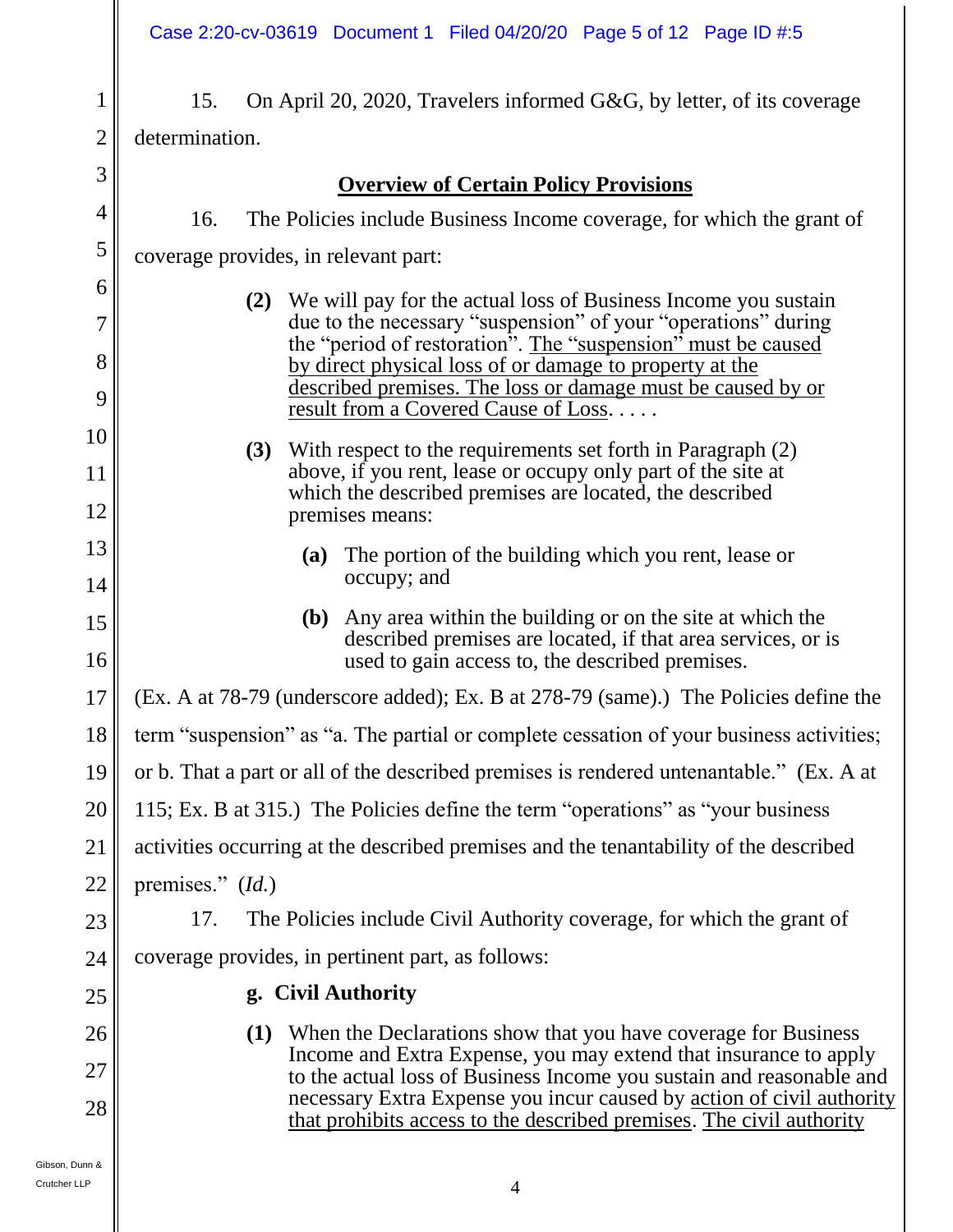|                     | Case 2:20-cv-03619 Document 1 Filed 04/20/20 Page 6 of 12 Page ID #:6                                                                                                                                                               |  |
|---------------------|-------------------------------------------------------------------------------------------------------------------------------------------------------------------------------------------------------------------------------------|--|
| 1<br>$\overline{2}$ | action must be due to direct physical loss of or damage to property at<br>locations, other than described premises, that are within 100 miles of<br>the described premises, caused by or resulting from a Covered Cause<br>of Loss. |  |
| 3                   |                                                                                                                                                                                                                                     |  |
| $\overline{4}$<br>5 | (2) The coverage for Business Income will begin 24 hours after the time<br>of that action and will apply for a period of three consecutive weeks<br>after coverage begins.                                                          |  |
| 6                   | (Ex. A at 91 (underscores added); Ex. B at 291 (same).)                                                                                                                                                                             |  |
| 7                   | 18.<br>The Policies include a Coverage Extension entitled Business Income and                                                                                                                                                       |  |
| 8                   | Extra Expense From Dependent Property, which provides, in pertinent part, as follows:                                                                                                                                               |  |
| 9                   | d. Business Income and Extra Expense From Dependent Property                                                                                                                                                                        |  |
| 10                  | (1) When the Declarations show that you have coverage for Business                                                                                                                                                                  |  |
| 11                  | Income and Extra Expense, you may extend that insurance to apply<br>to the actual loss of Business Income you sustain and reasonable and                                                                                            |  |
| 12                  | necessary Extra Expense you incur due to the "suspension" of your<br>"operations" during the "period of restoration". The "suspension"                                                                                              |  |
| 13                  | must be caused by direct physical loss or damage at the premises of a<br>Dependent Property, caused by or resulting from a Covered Cause of                                                                                         |  |
| 14                  | Loss.                                                                                                                                                                                                                               |  |
| 15                  | (2) Dependent Property means property operated by others whom you<br>depend on to:                                                                                                                                                  |  |
| 16<br>17            | (a) Deliver materials or services (other than "water supply<br>services," "communication supply services" or "power supply<br>services") to you, or to others for your account (Contributing                                        |  |
| 18                  | Locations);                                                                                                                                                                                                                         |  |
| 19                  | Accept your products or services (Recipient Locations);<br><b>(b)</b>                                                                                                                                                               |  |
| 20                  | Manufacture products for delivery to your customers under<br>(c)<br>contract for sale (Manufacturing Locations); or                                                                                                                 |  |
| 21                  | Attract customers to your business (Leader Locations).<br>(d)                                                                                                                                                                       |  |
| 22                  | .                                                                                                                                                                                                                                   |  |
| 23                  | The most we will pay for Business Income and Extra Expense under<br><b>(6)</b><br>this Coverage Extension in any one occurrence is \$10,000, regardless                                                                             |  |
| 24                  | of the number of described premises or number of Dependent                                                                                                                                                                          |  |
| 25                  | Properties involved.                                                                                                                                                                                                                |  |
| 26                  | (Ex. A at 89-90 (underscore added); Ex. B at 289-90 (same).)                                                                                                                                                                        |  |
| 27                  | The Policies provide as follows with respect to Covered Causes of Loss:<br>19.                                                                                                                                                      |  |
| 28                  | <b>4. Covered Causes of Loss</b>                                                                                                                                                                                                    |  |
|                     | RISKS OF DIRECT PHYSICAL LOSS unless the loss is:                                                                                                                                                                                   |  |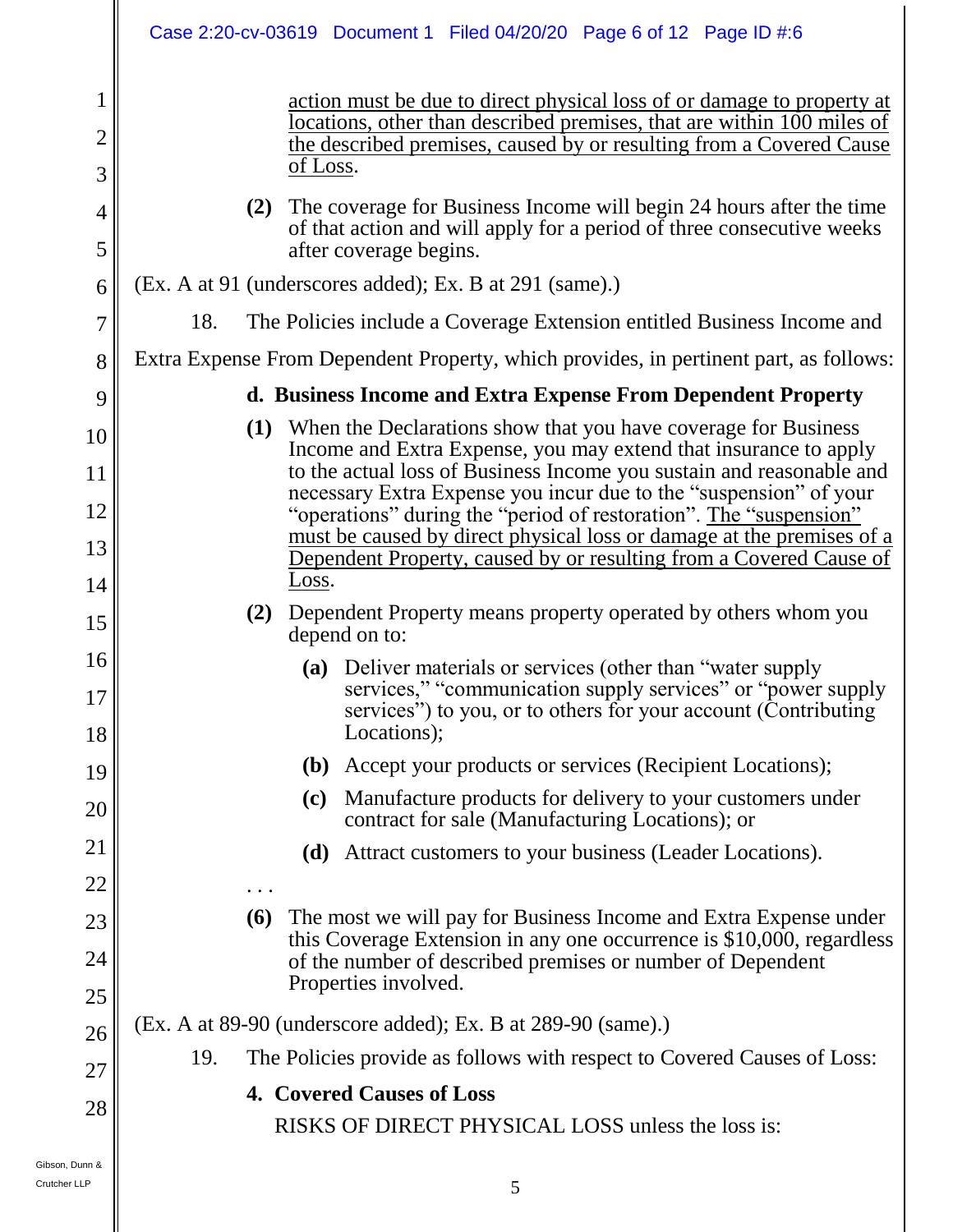|                     | Case 2:20-cv-03619 Document 1 Filed 04/20/20 Page 7 of 12 Page ID #:7                                                                                    |  |  |
|---------------------|----------------------------------------------------------------------------------------------------------------------------------------------------------|--|--|
| 1<br>$\overline{2}$ | Limited in Paragraph A.5., Limitations; or<br>a.<br>Excluded in Paragraph <b>B.</b> , Exclusions.<br>$\mathbf{b}$ .                                      |  |  |
| 3                   | (Ex. A at 79-80; Ex. B at 279-80.)                                                                                                                       |  |  |
| 4                   | The Policies contain an endorsement entitled "EXCLUSION OF LOSS"<br>20.                                                                                  |  |  |
| 5                   | DUE TO VIRUS OR BACTERIA," which provides, in pertinent part, as follows:                                                                                |  |  |
| 6                   | This endorsement modifies insurance provided under the following:                                                                                        |  |  |
| 7                   | COMMERCIAL PROPERTY COVERAGE PART                                                                                                                        |  |  |
| 8                   |                                                                                                                                                          |  |  |
| 9                   | A. The exclusion set forth in Paragraph <b>B.</b> applies to all coverage under<br>all forms and endorsements that comprise this Coverage Part or        |  |  |
| 10                  | Policy, including but not limited to forms or endorsements that cover                                                                                    |  |  |
| 11                  | property damage to buildings or personal property and forms or<br>endorsements that cover business income, extra expense, rental value                   |  |  |
| 12                  | or action of civil authority.                                                                                                                            |  |  |
| 13                  | <b>B.</b><br>We will not pay for loss or damage caused by or resulting from any<br>virus, bacterium or other microorganism that induces or is capable of |  |  |
| 14                  | inducing physical distress, illness or disease.                                                                                                          |  |  |
| 15                  | (Ex. A at 195 (underscores added); Ex. B at 396 (materially same).)<br>The Policies contain the following exclusion:<br>21.                              |  |  |
| 16                  |                                                                                                                                                          |  |  |
| 17                  | We will not pay for loss or damage caused directly or indirectly by any of                                                                               |  |  |
| 18                  | the following. Such loss or damage is excluded regardless of any other<br>cause or event that contributes concurrently or in any sequence to the loss.   |  |  |
| 19                  | These exclusions apply whether or not the loss event results in widespread<br>damage or affects a substantial area.                                      |  |  |
| 20                  | a. Ordinance or Law                                                                                                                                      |  |  |
| 21                  | The enforcement of any ordinance or law:<br>(1)                                                                                                          |  |  |
| 22                  | (a) Regulating the construction, use or repair of any property; or                                                                                       |  |  |
| 23                  | Requiring the tearing down of any property, including the cost<br><b>(b)</b><br>of removing the debris.                                                  |  |  |
| 24                  | This exclusion, Ordinance or Law, applies whether the loss results<br>(2)                                                                                |  |  |
| 25                  | from:                                                                                                                                                    |  |  |
| 26                  | An ordinance or law that is enforced even if the property has<br><b>(a)</b><br>not been damaged;                                                         |  |  |
| 27                  | (Ex. A at 98 (underscores added); Ex. B at 298 (same).)                                                                                                  |  |  |
| 28                  |                                                                                                                                                          |  |  |
|                     |                                                                                                                                                          |  |  |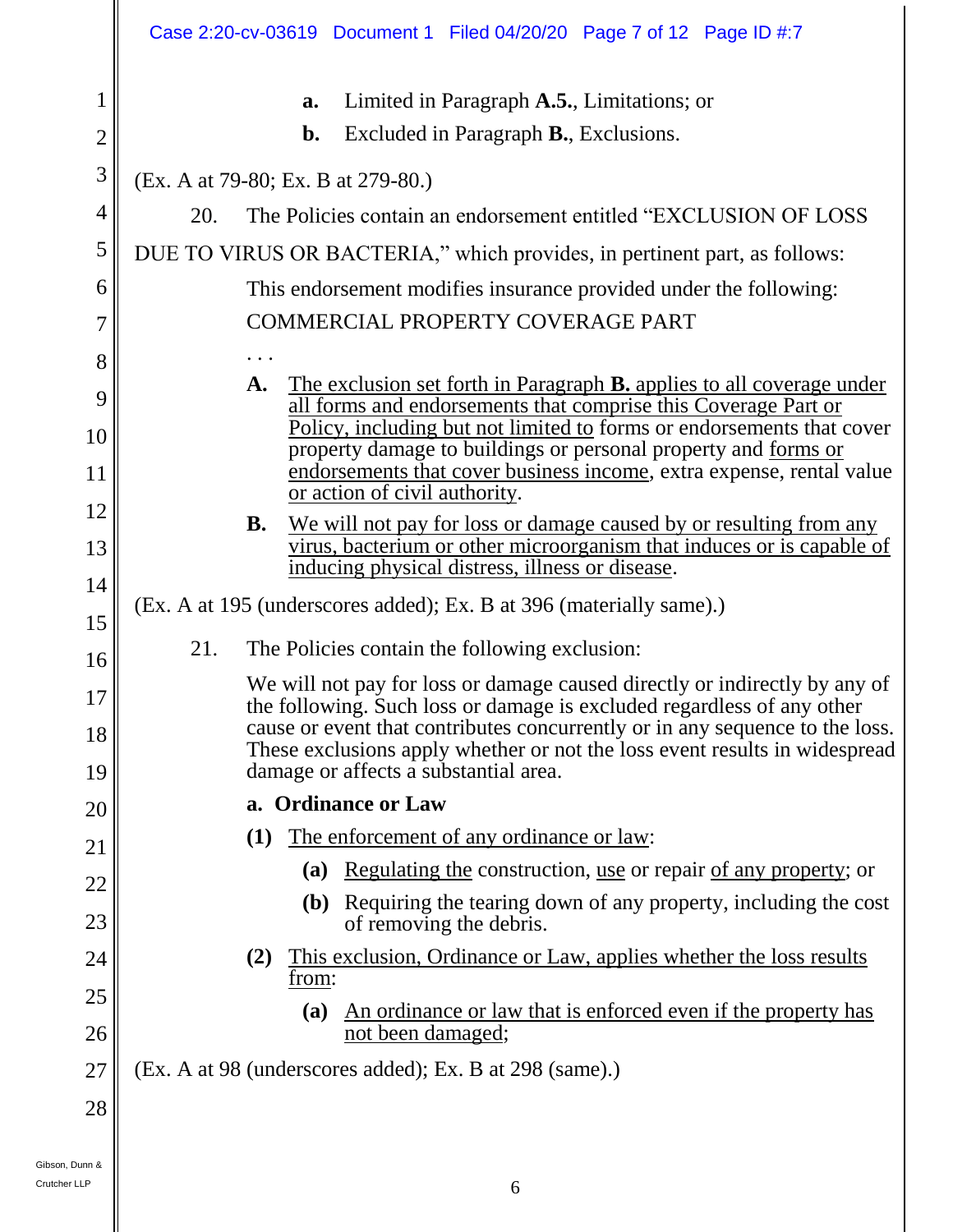|                                                                        | Case 2:20-cv-03619 Document 1 Filed 04/20/20 Page 8 of 12 Page ID #:8                                                                                                                                                                                                                                                                                                                                                                                                                                                          |
|------------------------------------------------------------------------|--------------------------------------------------------------------------------------------------------------------------------------------------------------------------------------------------------------------------------------------------------------------------------------------------------------------------------------------------------------------------------------------------------------------------------------------------------------------------------------------------------------------------------|
| $\mathbf 1$<br>2<br>3                                                  | 22.<br>The Policies contain the following exclusions:<br>We will not pay for loss or damage caused by or resulting from any<br>$2_{\bullet}$<br>of the following:                                                                                                                                                                                                                                                                                                                                                              |
| 4<br>5<br>6<br>7<br>8<br>9<br>$\overline{0}$<br>$\overline{1}$         | $\mathbf{b}$ .<br>Delay, loss of use or loss of market.<br>d.<br>(8) Contamination by other than "pollutants".<br>We will not pay for loss or damage caused by or resulting from any<br>3.<br>of the following under Paragraphs <b>a.</b> through <b>c.</b> But if an excluded<br>cause of loss that is listed in Paragraphs <b>a.</b> and <b>b.</b> below results in a<br>Covered Cause of Loss, we will pay for the resulting loss or damage<br>caused by that Covered Cause of Loss.                                        |
| $\overline{2}$<br>3<br>$\lfloor 4$                                     | Acts or decisions, including the failure to act or decide, of any<br>$\mathbf{b}$ .<br>person, group, organization or governmental body.<br>(Ex. A at 100-02; Ex. B at 300-02.)                                                                                                                                                                                                                                                                                                                                                |
| 5<br>$6 \sigma$                                                        | <b>Application of the Policies to G&amp;G's Claims:</b><br>The Claims Do Not Fall Within the Policies' Grants of Coverage                                                                                                                                                                                                                                                                                                                                                                                                      |
| l 7<br>8 <sup>1</sup><br>19<br>20 <sup>°</sup><br>21<br>22<br>23<br>24 | There is no coverage for $G\&G$ 's claimed losses of business income under<br>23.<br>the Business Income provision quoted in Paragraph 16 above because any suspension<br>of G&G's operations was not "caused by direct physical loss of or damage to property<br>at the described premises." (Ex. A at 78-79; Ex. B at 278-79.) In addition, the<br>presence of SARS-CoV-2 on a surface would not cause physical damage to that<br>surface.<br>Moreover, there can be no coverage for G&G's claimed losses of business<br>24. |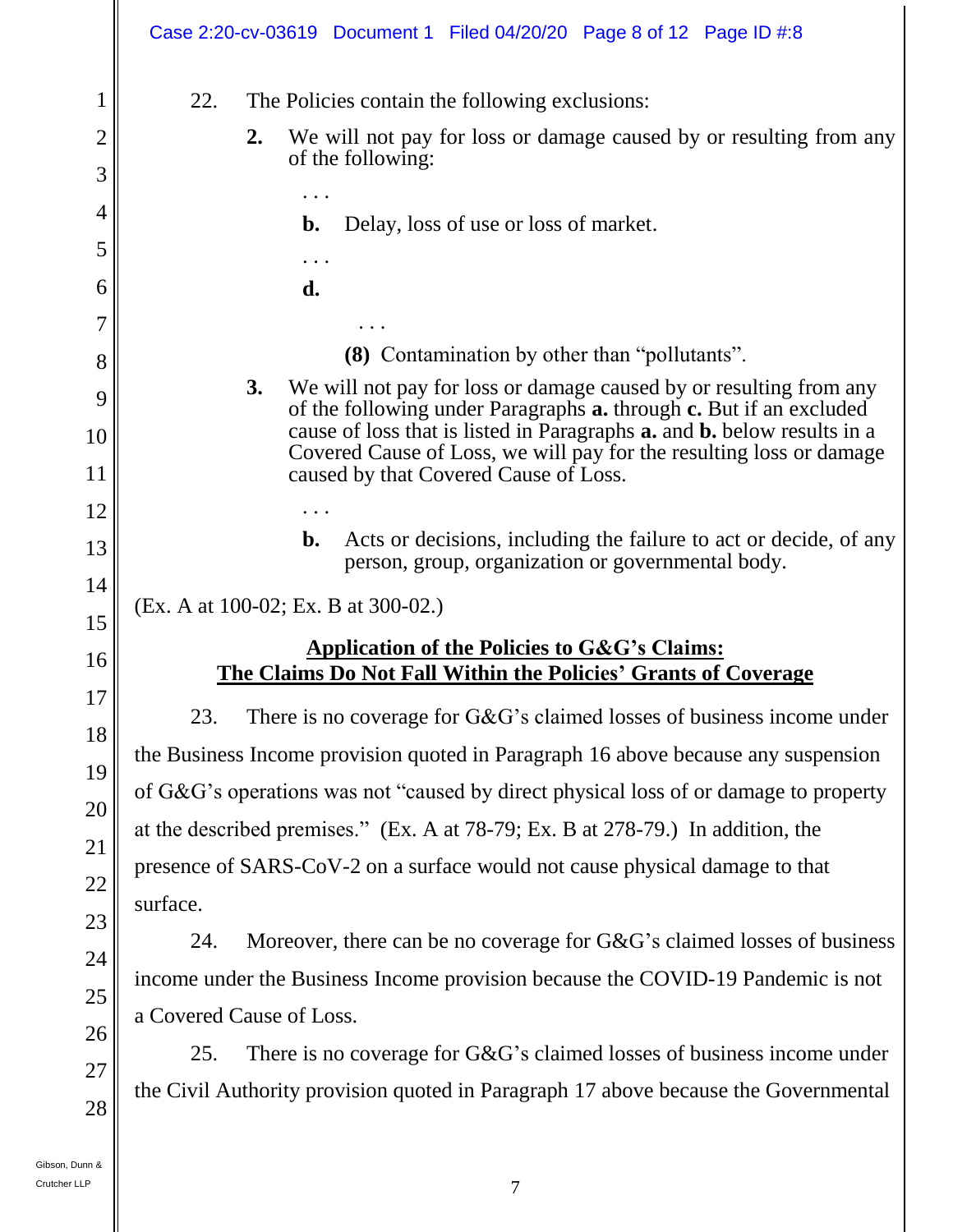Orders were not "due to direct physical loss of or damage to property at locations, other than described premises, that are within 100 miles of the described premises." (Ex. A at 91; Ex. B at 291.) The presence of SARS-CoV-2 on a surface would not cause physical damage to that surface. And, again, the COVID-19 Pandemic is not a Covered Cause of Loss, vitiating any possible coverage. Moreover, the Government Orders do not prohibit all access to G&G's premises.

7 8 9 10 11 12 13 14 15 16 26. There is no coverage for G&G's claimed losses of business income under the Business Income and Extra Expense From Dependent Property provision quoted in Paragraph 18 above because any suspension of G&G's operations was not "caused by direct physical loss or damage at the premises of a Dependent Property" within the meaning of the Policies. Any temporary closure or limitation of operations of courts in which G&G conducts litigation was the result of governmental actions taken to slow the spread of the COVID-19 Pandemic, not the result of direct physical loss or damage at the premises of a Dependent Property. In addition, the presence of SARS-CoV-2 on a surface would not cause physical damage to that surface. Moreover, the COVID-19 Pandemic is not a Covered Cause of Loss.

#### **Application of the Policies to G&G's Claims: Several Exclusions Bar Coverage**

18 19 20 21 22 23 24 25 26 27 27. Moreover, even if there were the requisite "direct physical loss of or damage to property at the described premises," "direct physical loss of or damage to property at locations, other than described premises, that are within 100 miles of the described premises" or "direct physical loss or damage at the premises of a Dependent Property," any such direct physical loss or damage would not be caused by a Covered Cause of Loss, based on the "EXCLUSION OF LOSS DUE TO VIRUS OR BACTERIA" quoted in Paragraph 20 above. This provision excludes "loss or damage caused by or resulting from any virus, bacterium or other microorganism that induces or is capable of inducing physical distress, illness or disease." SARS-CoV-2 is a virus that induces or is capable of inducing physical distress, illness or disease.

28

1

2

3

4

5

6

17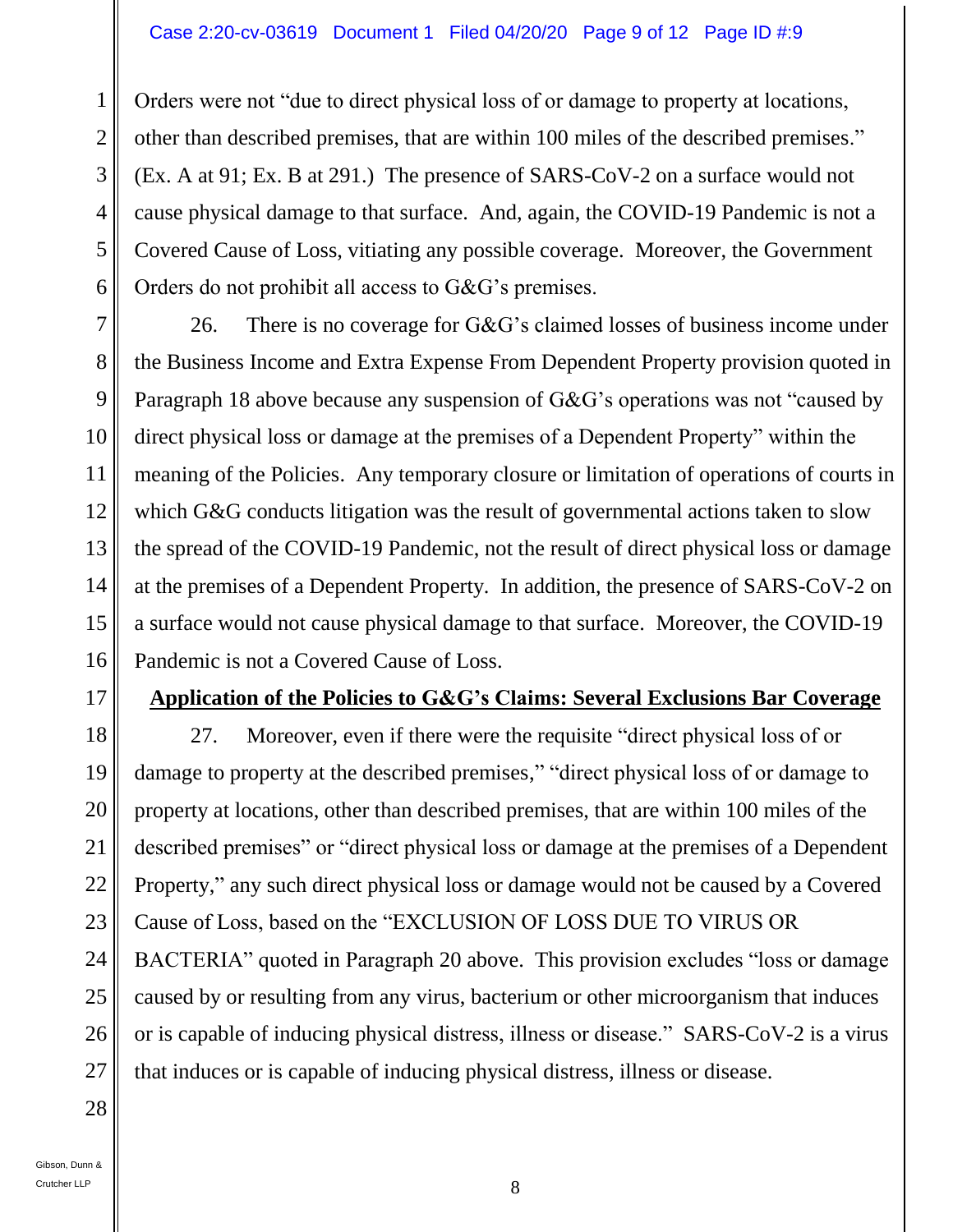28. G&G's claimed losses of business income are also excluded, to the extent applicable, by the exclusions referenced in Paragraphs 21 and 22 above.

### **COUNT ONE**

## **(Declaratory Judgment Pursuant to 28 U.S.C. § 2201)**

29. Travelers repeats and re-alleges the allegations contained in Paragraphs 1 through 28 above, as if fully set forth herein.

30. G&G has made claims for and requested that Travelers provide coverage under the Policies for claimed business income losses related to the COVID-19 Pandemic.

10

11

17

18

19

21

22

24

25

26

27

28

1

2

3

4

5

6

7

8

9

31. Travelers has denied coverage for the claims made by G&G.

32. An actual controversy has arisen as to whether, under the terms,

12 13 conditions, exclusions and limitations of the Policies, Travelers has an obligation to provide coverage for the losses claimed by G&G.

14 15 16 33. Pursuant to 28 U.S.C. § 2201, Travelers is entitled to a declaration that, under the Policies, it has no obligation to provide coverage for the losses claimed by G&G.

# **REQUESTS FOR RELIEF**

WHEREFORE, Travelers respectfully requests that the Court grant it the following relief:

20

A. Enter a declaratory judgment that the Policies do not provide coverage for the losses claimed by G&G; and

B. Grant such other relief as this Court deems just and appropriate.

23

Dated: April 20, 2020 GIBSON, DUNN & CRUTCHER LLP

By: */s/ Theodore J. Boutrous, Jr.*  Theodore J. Boutrous Jr., SBN 132099 tboutrous@gibsondunn.com Richard J. Doren, SBN 124666 rdoren@gibsondunn.com Deborah L. Stein, SBN 224570 dstein@gibsondunn.com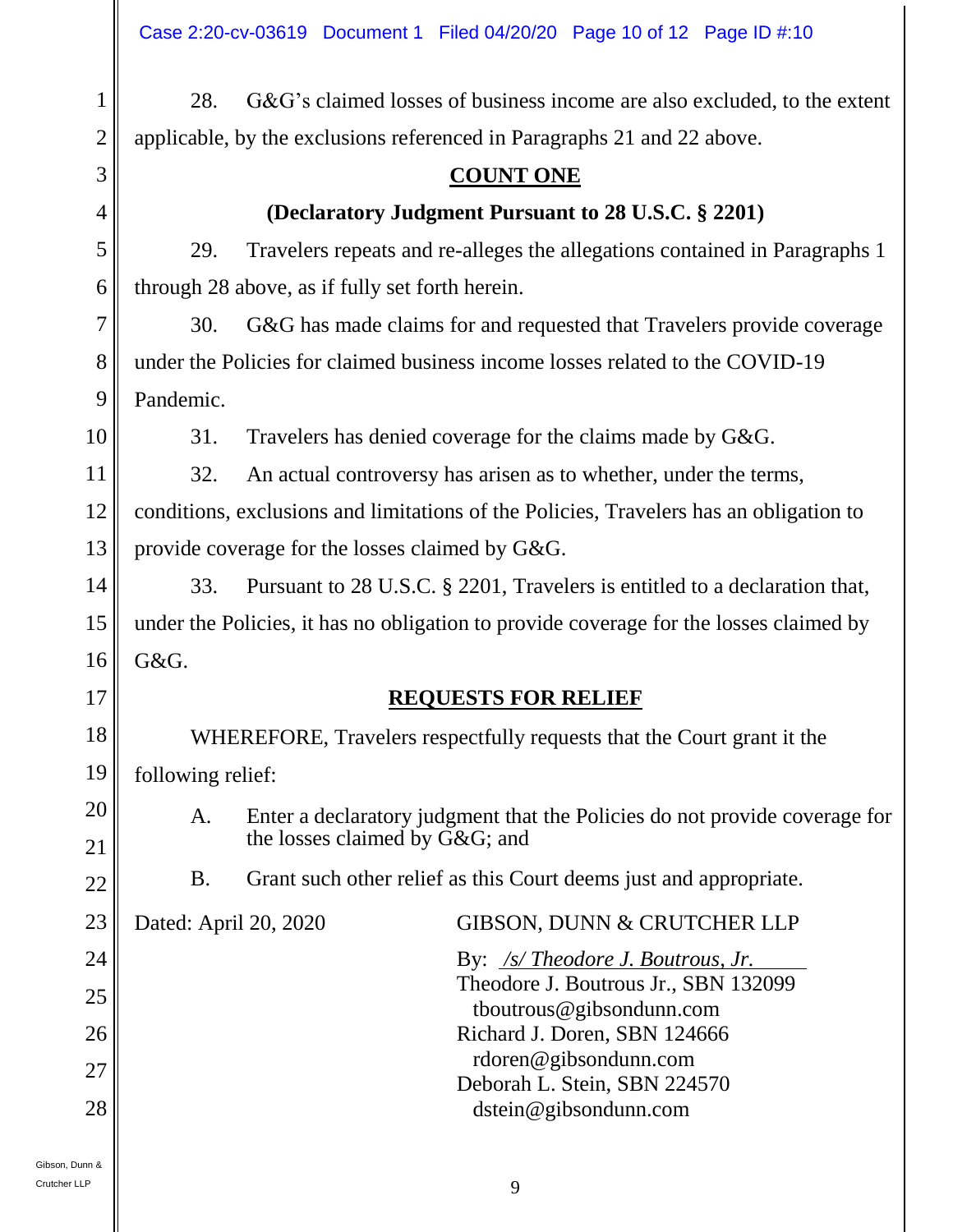| $\mathbf 1$    | 333 South Grand Avenue                                                          |
|----------------|---------------------------------------------------------------------------------|
| $\overline{2}$ | Los Angeles, CA 90071-3197                                                      |
| 3              | Tel.: 213.229.7000<br>Fac.: 213.229.7520                                        |
| $\overline{4}$ |                                                                                 |
| 5              | <b>ROBINSON &amp; COLE LLP</b><br>Stephen E. Goldman (pro hac vice forthcoming) |
| 6              | sgoldman@rc.com                                                                 |
| 7              | Wystan M. Ackerman (pro hac vice forthcoming)<br>wackerman@rc.com               |
| 8              | 280 Trumbull Street                                                             |
| 9              | Hartford, CT 06103<br>Tel.: 860.275.8200                                        |
| 10             | Fac.: 860.275.8299                                                              |
| 11             | <b>Attorneys for Plaintiff Travelers Casualty</b>                               |
| 12             | <b>Insurance Company of America</b>                                             |
| 13             |                                                                                 |
| 14             |                                                                                 |
| 15             |                                                                                 |
| 16             |                                                                                 |
| 17             |                                                                                 |
| 18             |                                                                                 |
| 19             |                                                                                 |
| 20             |                                                                                 |
| 21             |                                                                                 |
| $22\,$         |                                                                                 |
| 23             |                                                                                 |
| 24             |                                                                                 |
| 25             |                                                                                 |
| 26             |                                                                                 |
| $27\,$         |                                                                                 |
| 28             |                                                                                 |
| unn &          |                                                                                 |
|                |                                                                                 |